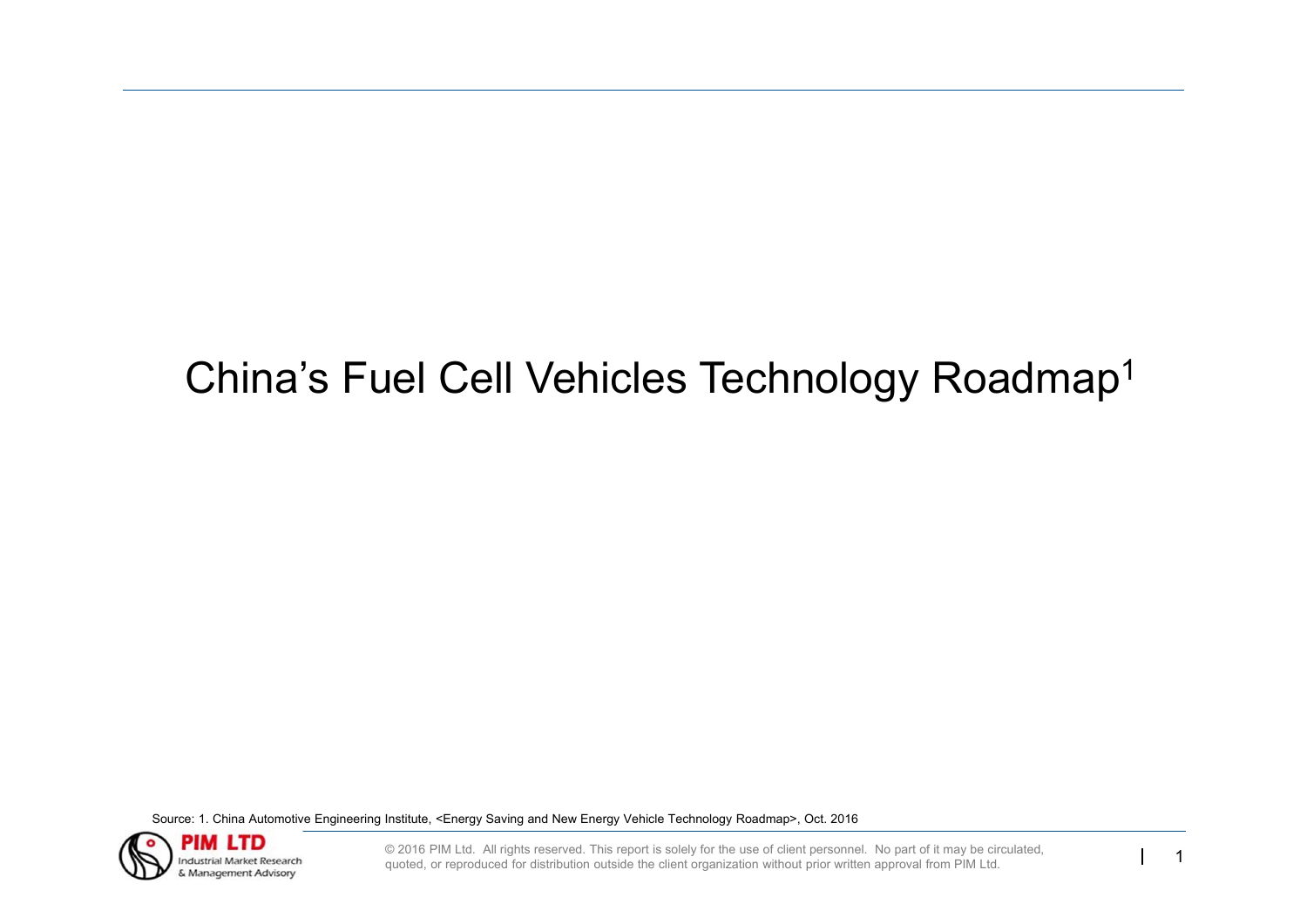# Fuel Cell Vehicles \_Overall Goals

Management Advison

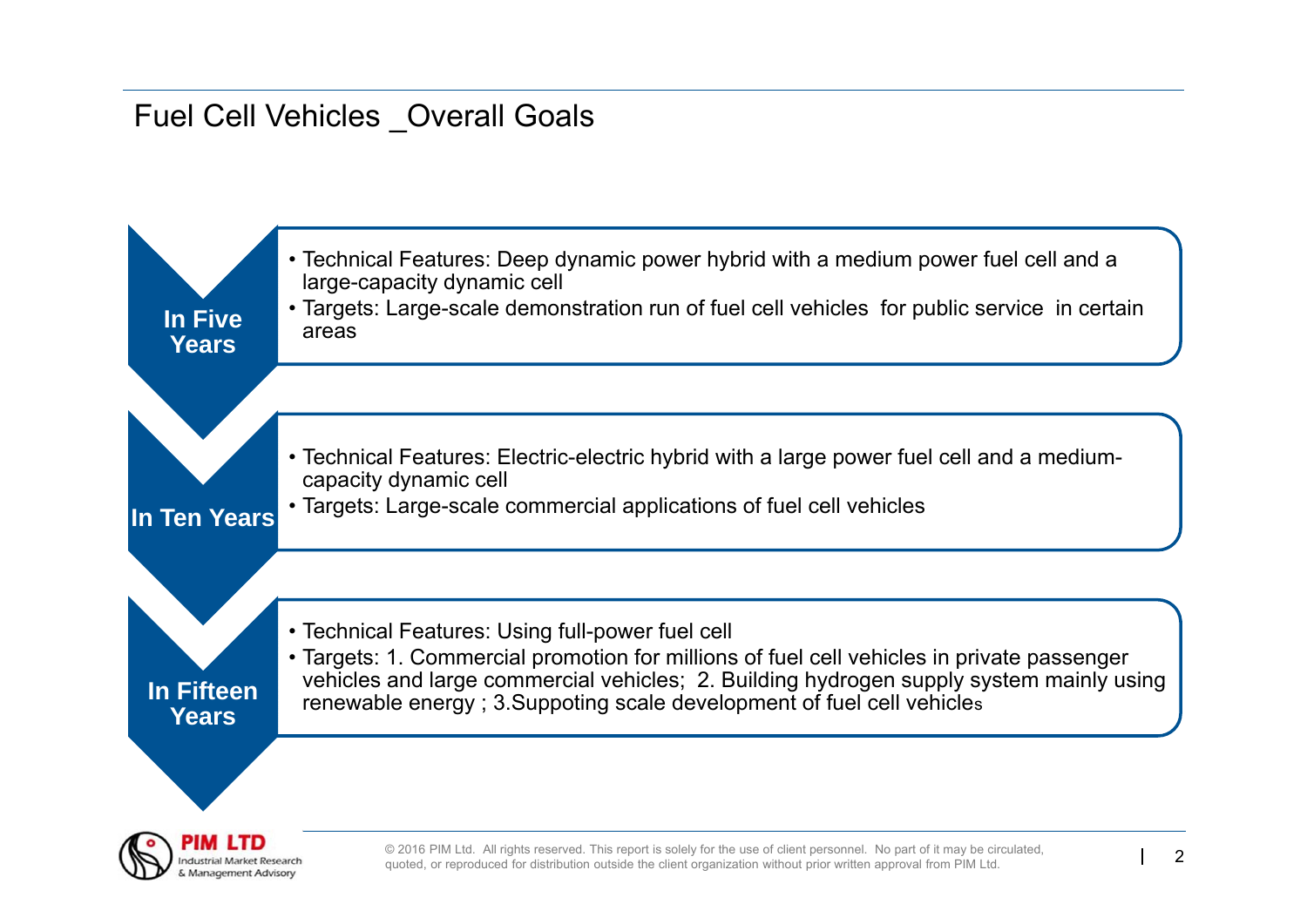### Fuel Cell Vehicles \_ Development Targets, Technology Routes and **Priorities**



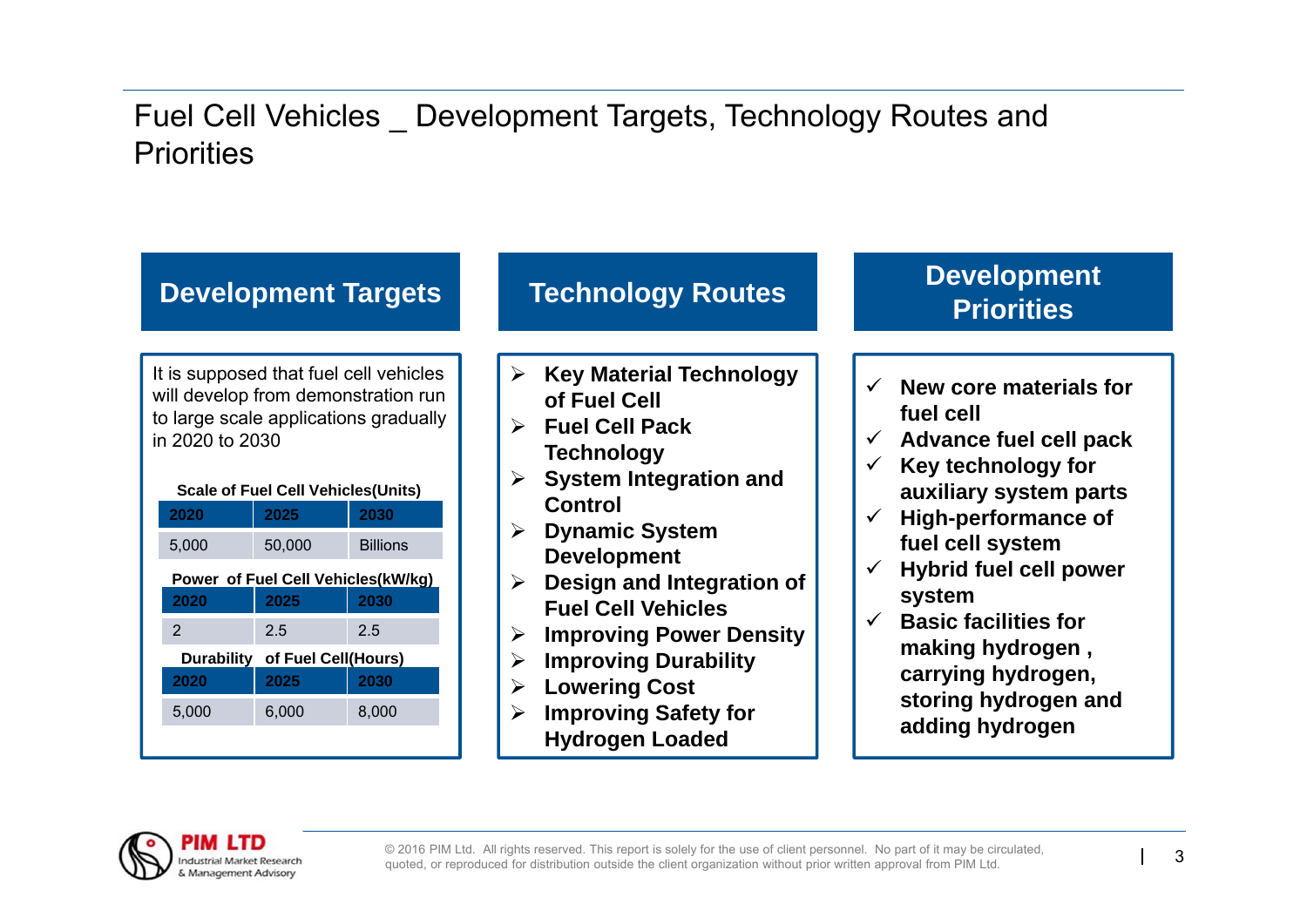# Fuel Cell Vehicles\_ Overall Technology Routes

### **Overall Technology Route**

| Overall Technology Route                            |                               |                                                                                                                                                                            |                                                                                                    |                                                                                                                                  |  |
|-----------------------------------------------------|-------------------------------|----------------------------------------------------------------------------------------------------------------------------------------------------------------------------|----------------------------------------------------------------------------------------------------|----------------------------------------------------------------------------------------------------------------------------------|--|
|                                                     |                               | 2020                                                                                                                                                                       | 2025                                                                                               | 2030                                                                                                                             |  |
|                                                     |                               |                                                                                                                                                                            |                                                                                                    |                                                                                                                                  |  |
| <b>Overall Targets</b>                              |                               | Demonstration run scale of 5,000<br>units fuel cell vehicles for public<br>service in certain areas<br>Per company produce more than                                       | 50,000 units fuel cell vehicles<br>for private and public service<br>Per company produce more than | Commercial promotion up to<br>millions units of fuel cell vehicles<br>for private and public service<br>Per company produce more |  |
|                                                     |                               | 1,000 fuel cell vehicles                                                                                                                                                   | 10,000 fuel cell vehicles                                                                          | than 100,000 fuel cell vehicles                                                                                                  |  |
| <b>Fuel cell</b><br>vehicles<br>using               | Performance<br>Requirements   | Optimizing dynamic system design,<br>the same cost as the electrical<br>vehicles, cold start temperature -30°                                                              | Cold start temperature -40°,<br>lower purchasing cost, the same<br>as the hybrid energy vehicles   | The same performances of fuel<br>cell vehicles as traditional vehicles.<br>having compared advantages                            |  |
| hydrogen<br>power                                   | Commercial<br><b>Vehicles</b> | Durability: 400,000 km<br>Cost≤ 1.5 million CNY                                                                                                                            | Durability: 800,000 km<br>Cost≤1 million CNY                                                       | Durability: 1 million<br>Cost≤ 0.6 million CNY                                                                                   |  |
|                                                     | Passenger<br><b>Vehicles</b>  | Life span: 200,000 km<br>$Cost \leq 300,000$ CNY                                                                                                                           | Life span: 250,000 km<br>$Cost \leq 200,000$ CNY                                                   | Life span: 300,000 km<br>$Cost \leq 180,000$ CNY                                                                                 |  |
| <b>Key parts technology</b>                         |                               | Key auxiliary parts meeting the standard like oil-free air<br>compressor, hydrogen circulatory system, 70MPa storage bottle                                                |                                                                                                    | System cost lower than<br>200CNY/kW                                                                                              |  |
| <b>Hydrogen</b><br><b>Infrastruct</b><br><b>ure</b> | Hydrogen<br><b>Supply</b>     | Hydrogen production from renewable energy; Hydrogen desperation using<br>low cost and high efficiency approach; Hydrogen production using<br>subsidiary from coke oven gas |                                                                                                    | Producing hydrogen using<br>renewable energy                                                                                     |  |
|                                                     | Hydrogen<br>Transportation    | Storage and transportation of high<br>pressure gaseous hydrogen                                                                                                            | Transportation of low temperature<br>liquid hydrogen                                               | Storage and transportation of high<br>density organic liquid in the<br>normal pressure                                           |  |
|                                                     | Hydrogen<br><b>Station</b>    | More than 100 units                                                                                                                                                        | More than 300 units                                                                                | More than 1,000 units                                                                                                            |  |



© 2016 PIM Ltd. All rights reserved. This report is solely for the use of client personnel. No part of it may be circulated, quoted, or reproduced for distribution outside the client organization without prior written appr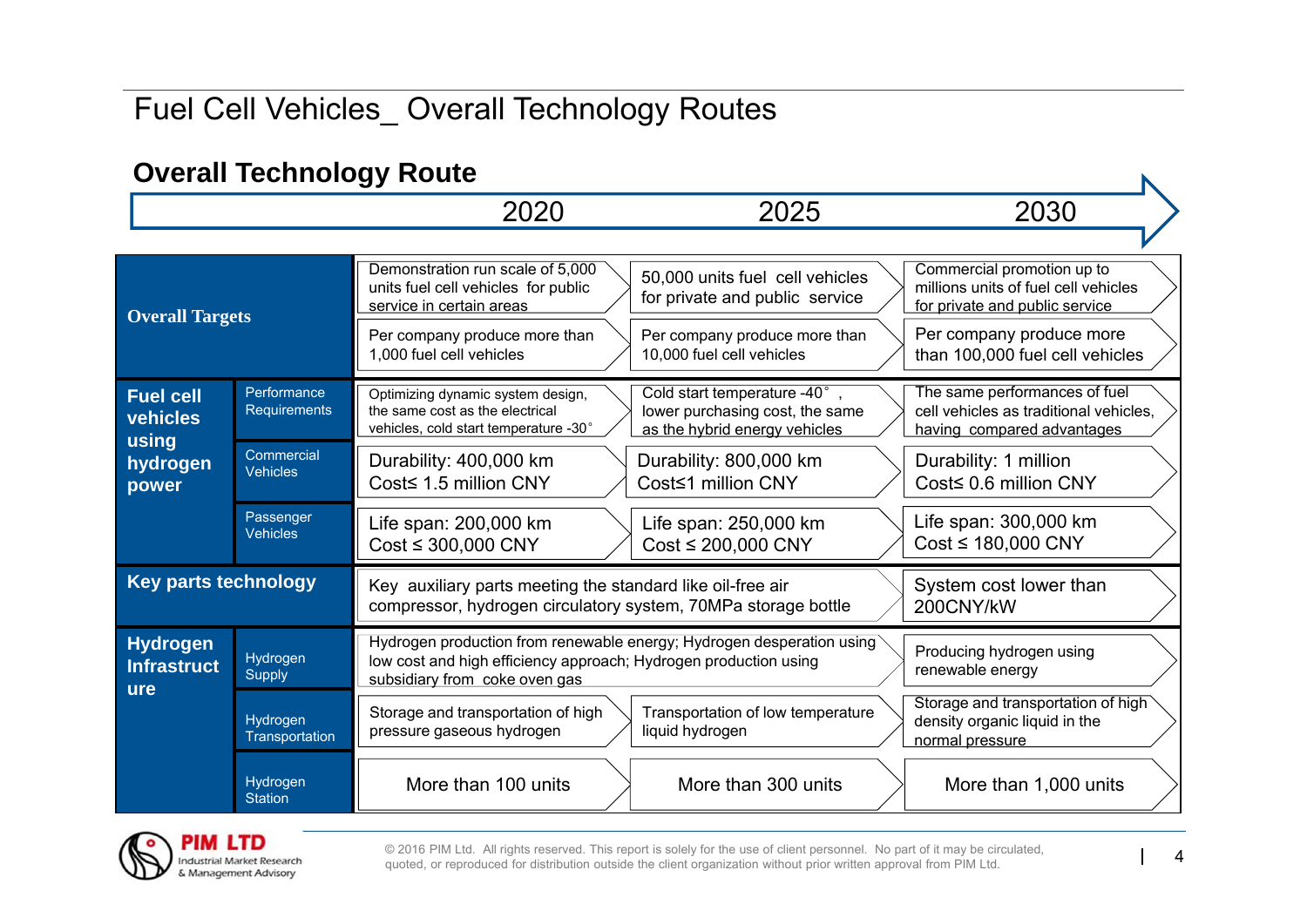## Fuel Cell Vehicles \_Technology Routes of Fuel Cell Pack



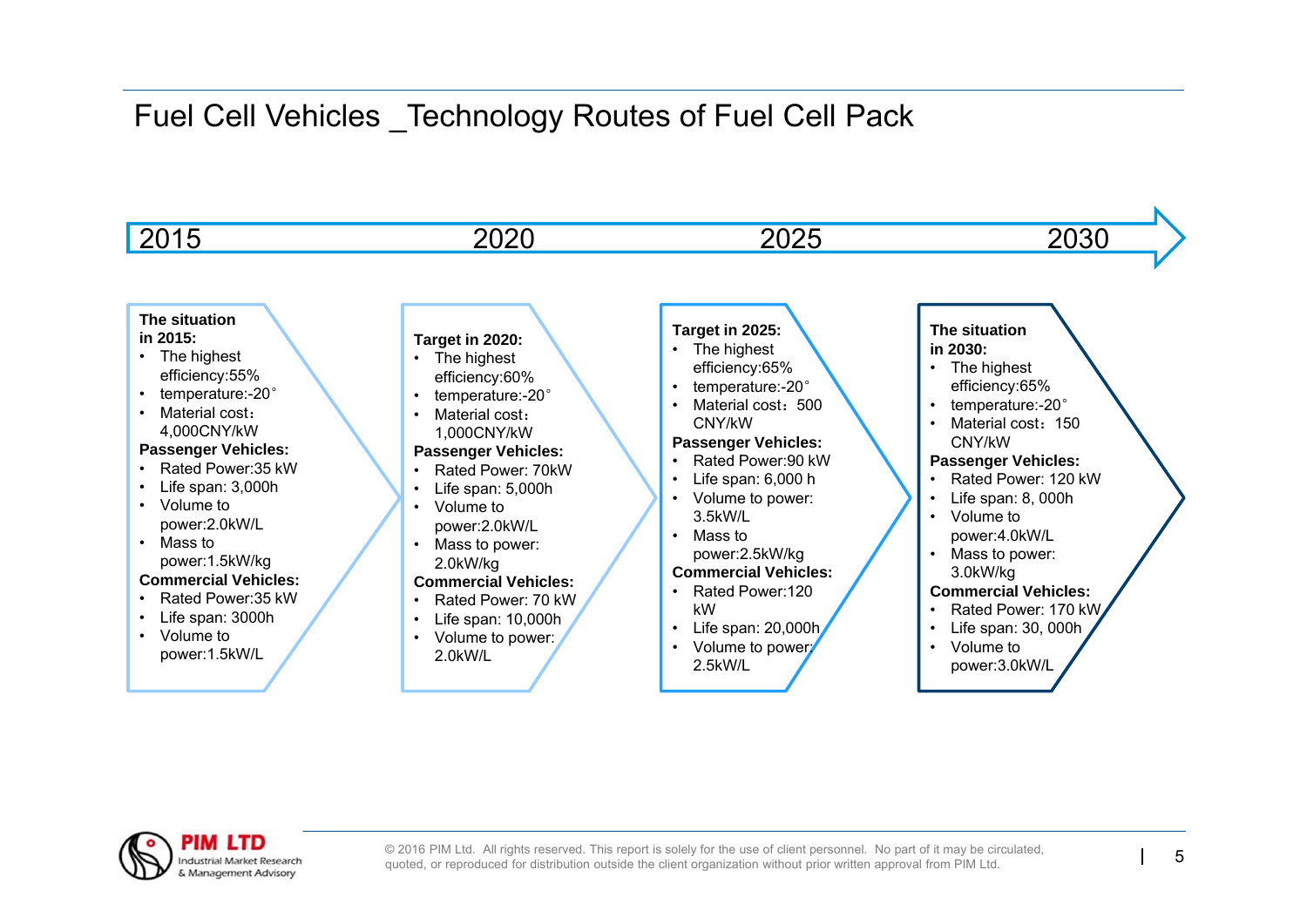# Fuel Cell Vehicles \_ Improvement of Fuel Cell Pack

### **Performance Improvement**

Optimizing membrane electrode structure and the structure of metal and graphite bipolar plate based on existing materials

### **Life Span Improvement**

Optimizing cell pack design and improving consistency of key parts in the cell pack

#### **Environmental Adaption**

Research on low temperature performance of key materials and parts

### **Cost Control**

Reducing the quantity of key parts and lowering material cost

Developing key material like compound proton exchange membrane, new catalyst; Developing volume production technology of material and graphite bipolar plate

temperature

Using key materials and parts with low cost and lowering manufacturing cost



© 2016 PIM Ltd. All rights reserved. This report is solely for the use of client personnel. No part of it may be circulated, quoted, or reproduced for distribution outside the client organization without prior written appr

Using electrode material and

Developing efficient water management technology and applying new materials

cell pack structure

Developing cell pack technology in cold

Intensifying verification of new materials and structure

Optimizing water management technology of cell pack and intensifying new material application

Developing thermal management technology of dynamic system